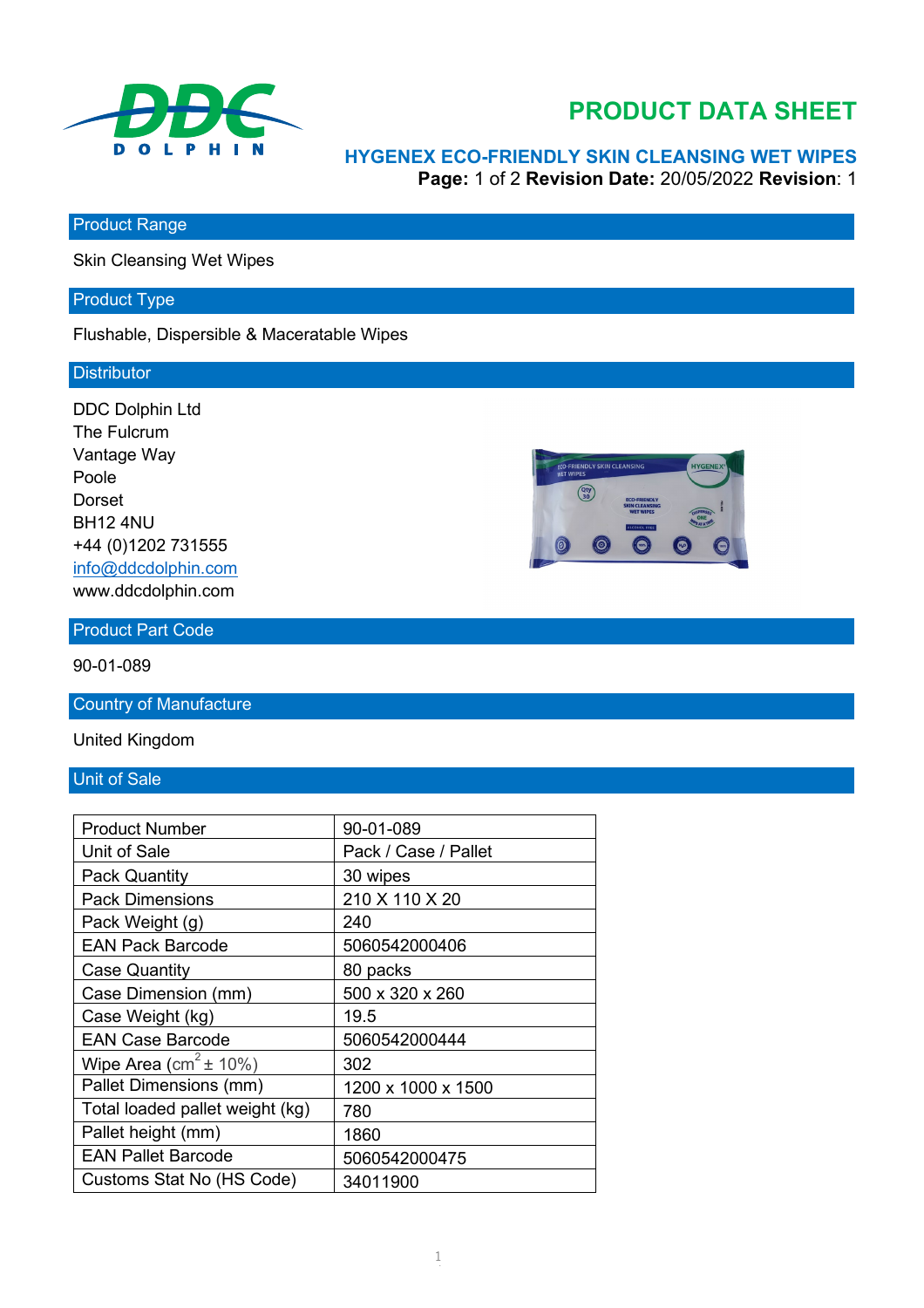# Product Information

### **Product Description**

Skin cleansing wet wipes consisting of non-woven substrate dosed with aqueous-based liquor, presented in a sealed, laminated, flow wrapped pack with re-sealable opening. 100% biodegradable, flushable, dispersible and maceratable.

### **Product Features**

- A gentle and highly effective skin cleanser which loosens, lifts and locks contamination into the wipe.
- Sting free, rinse free and non-greasy in use.
- Soap, lanolin and alcohol free.
- pH balanced to help maintain the skin's natural protective barrier.
- Dermatologically tested.
- Suitable for sensitive skins.
- Contains premium ingredients in meaningful quantities for exceptional performance.

# **Intended Uses**

- Intended for skin cleansing and is suitable for all areas of the body including intimate areas. Suitable for use on all skin types and ages - from new-borns to the elderly.
- Suitable for post toilet cleansing and intimate hygiene: Cleanses and lifts faeces, urine and menses from soiled skin.
- Suitable for hands and face cleansing.
- Suitable for nose cleansing particularly when external nasal skin is damaged and sore.
- Suitable for gentle cleansing of greasy, dry, cracked, chafed and chapped skin.
- Suitable for professional use in hospitals, nursing homes, care home and domiciliary care and for personal care in the home or at work.
- Suitable for use on or by patients and for occupational use by care workers to cleanse and care for their skin.
- There is no need to dry the skin after use as this is a leave-on product.
- Suitable for the reduction of skin bioburden by highly effective non biocidal cleansing action.

# **Nonwoven Material**

- 70 gsm 100% cellulosic material
- Disposal 100% biodegradable, flushable, dispersible, maceratable.
- Low to mid strength material. Generally, non-linting but can lint on facial stubble.
- Product disperses following normal agitation in water during flushing and drain transit. It can be macerated in all macerators and will clear domestic and municipal pumps. It biodegrades under aerobic and anaerobic conditions.
- Cellulosic content derived from sustainable forestry. FSC and PEFC approved.
- Care is required on dispensing due to construction from 100% percent naturally derived material.
- Product meets EDANA/INDA standards for flush ability which require that the following tests are passed.
- Toilet and drain line clearance test (will it flush and transit along drain line).
- Slosh box disintegration test (dispersion).
- Household pump test (anti clog).
- Settling test (anti float).
- Aerobic bio disintegration and bio degradation test.
- Anaerobic bio disintegration and bio degradation test.
- Municipal sewage pump test (anti clog).